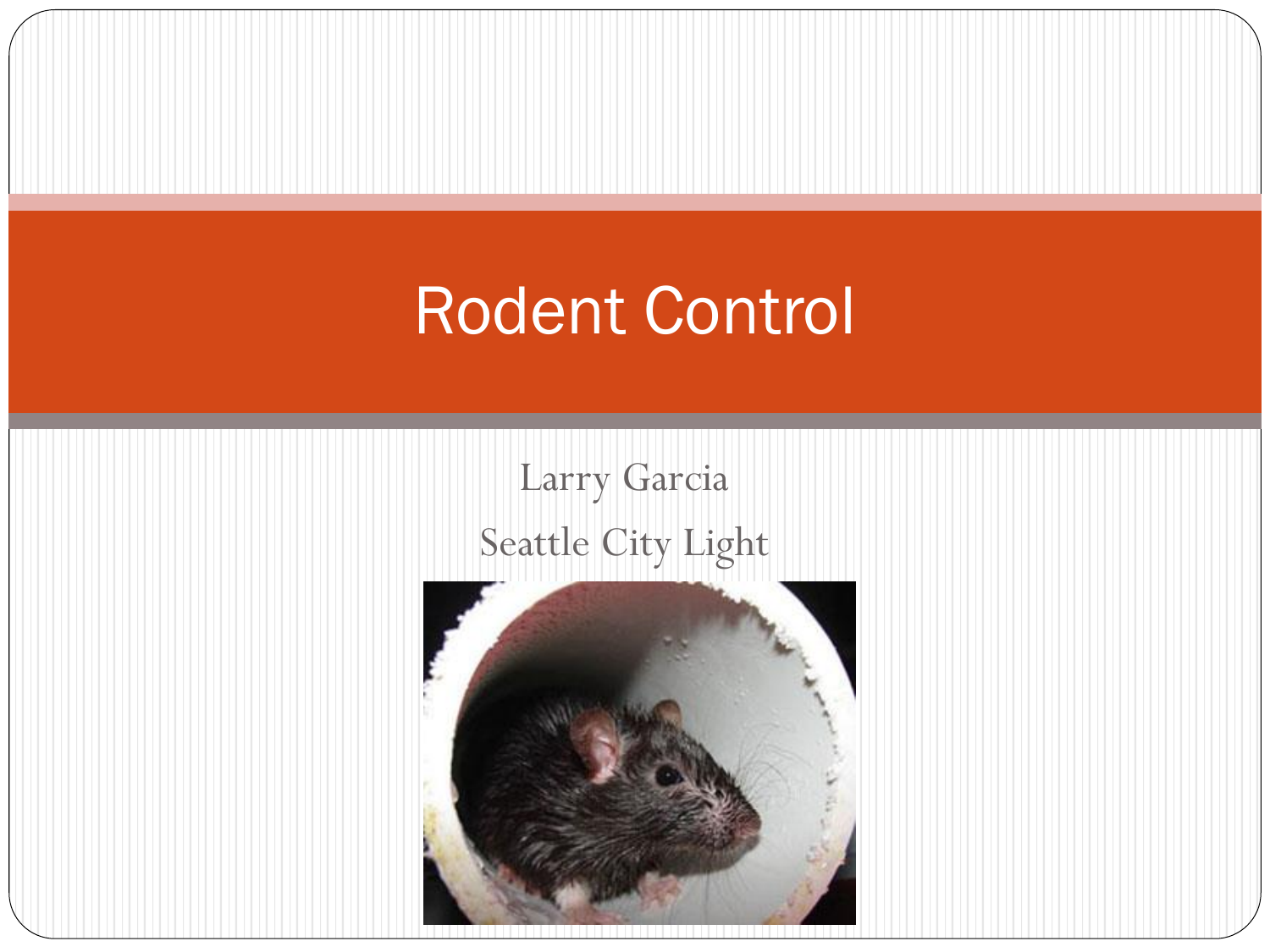### Methods

- Exclusion
	- Xcluder Geo
		- Tree pits
		- Sports fields
		- landscapes
- Prevention
	- Food, shelter, water
- Trapping
- Predators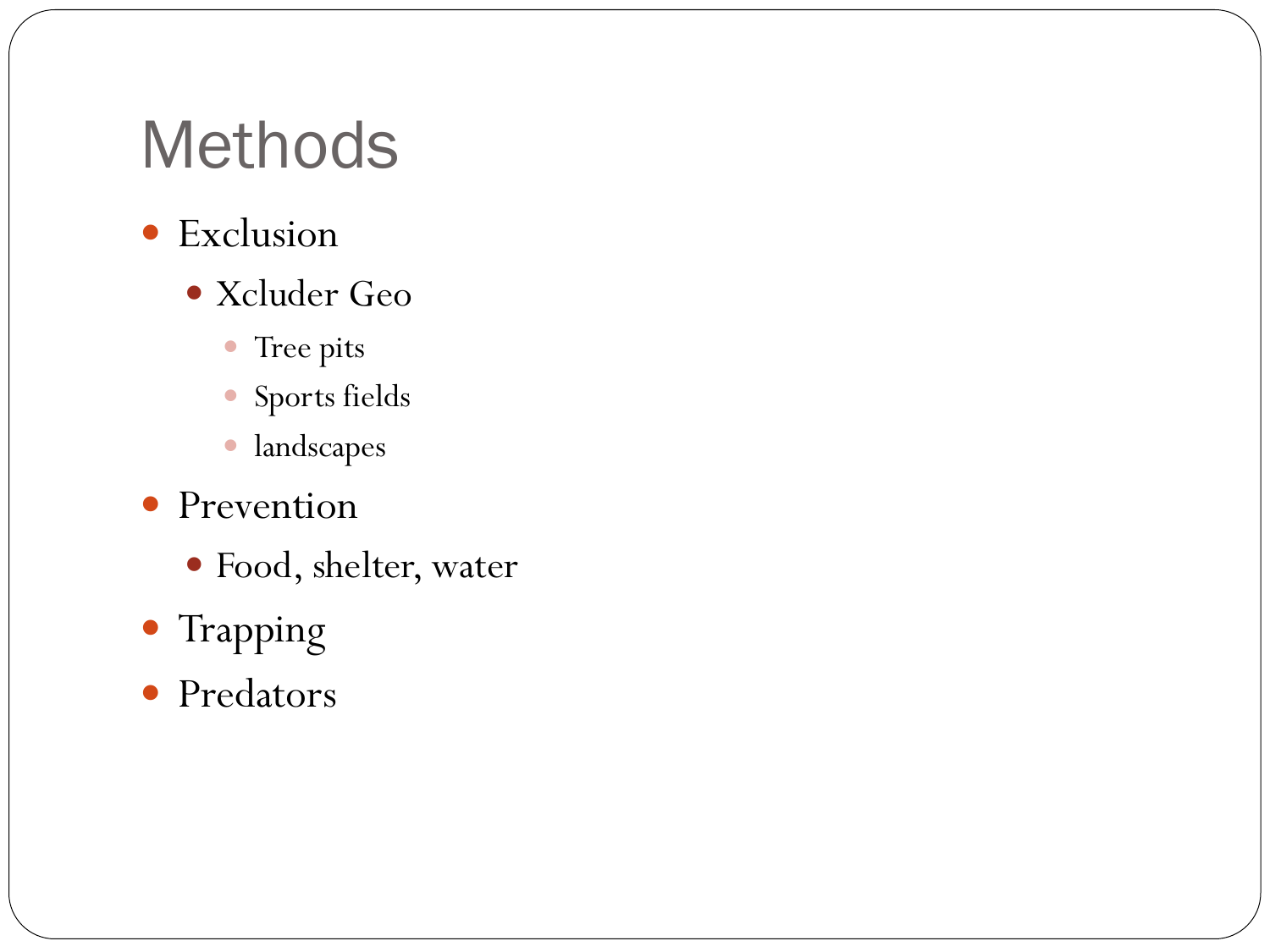# **Methods**

- Poisons
- Snap traps
- Glue traps
- Raticator
- Repellents
- Reproductive agents

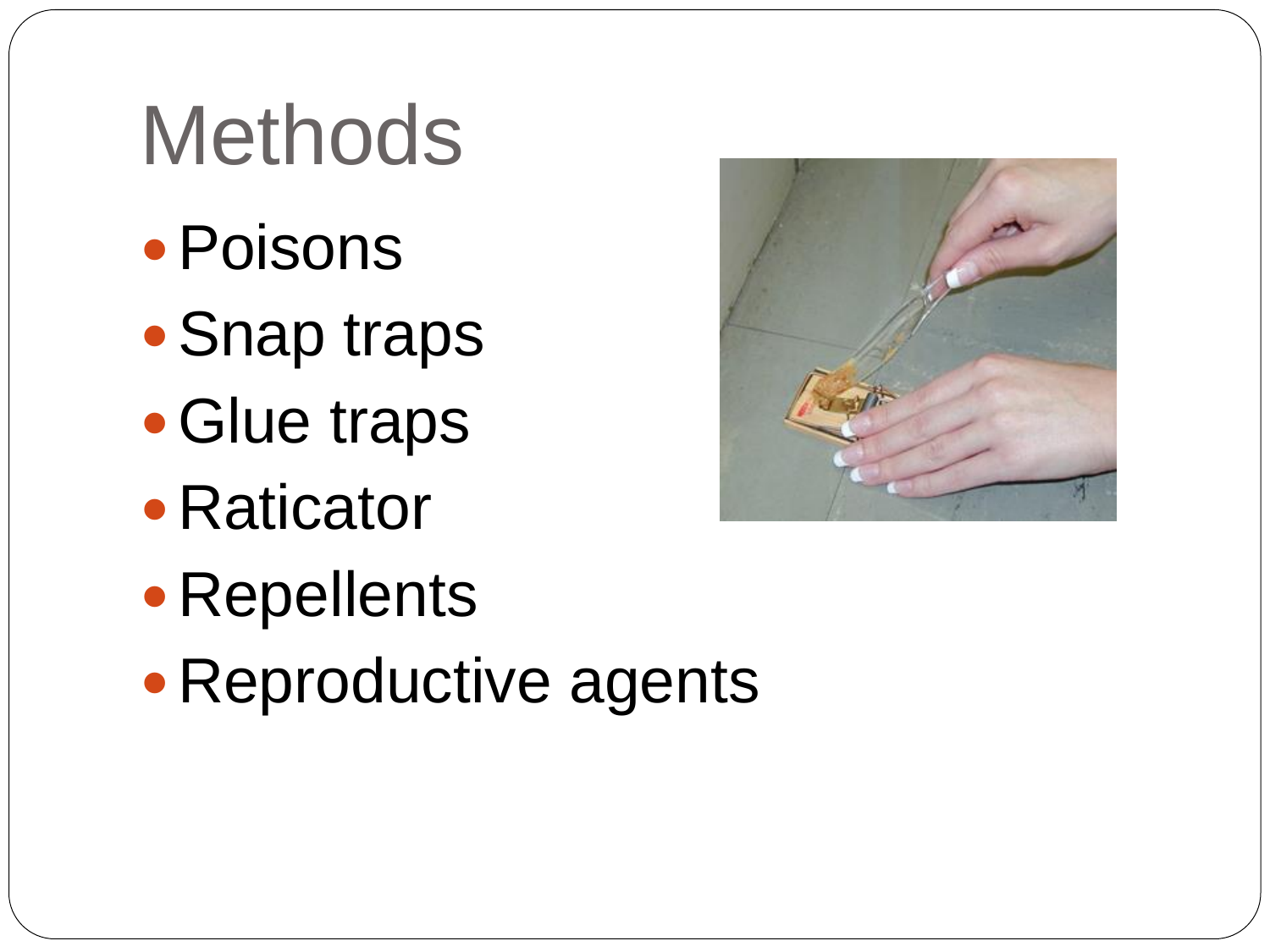### Poisons

- $\bullet$  1<sup>st</sup> Generation
	- · Warfarin
- $\bullet$  2<sup>nd</sup> Generation
	- · Brodifacoum
	- · Bromethalin
- · Fipronil for ticks
- · Fumigants

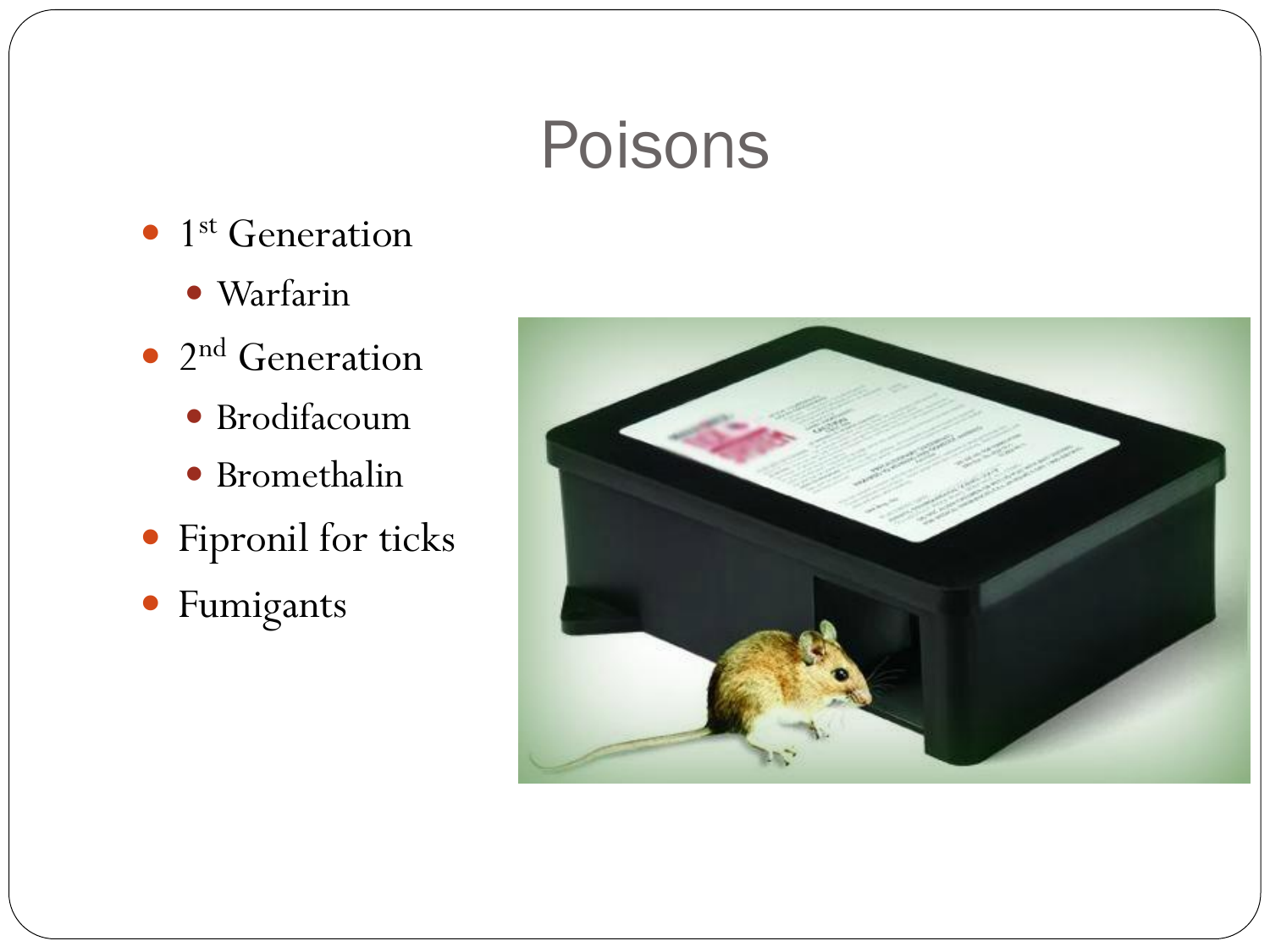## 2 nd Generation

- CDPR analyzed 492 wildlife mortality incidents between 1995 and 2011. 73% has 2<sup>nd</sup> generation residue
- Still over 10,000 child poisonings annually
- Fatal effects
	- Eagles, owls, hawks
	- Mt. lions, foxes, bobcats
- Sublethal effects
	- Coyotes
	- Foxes
	- Owls
	- Hawks
	- Bobcats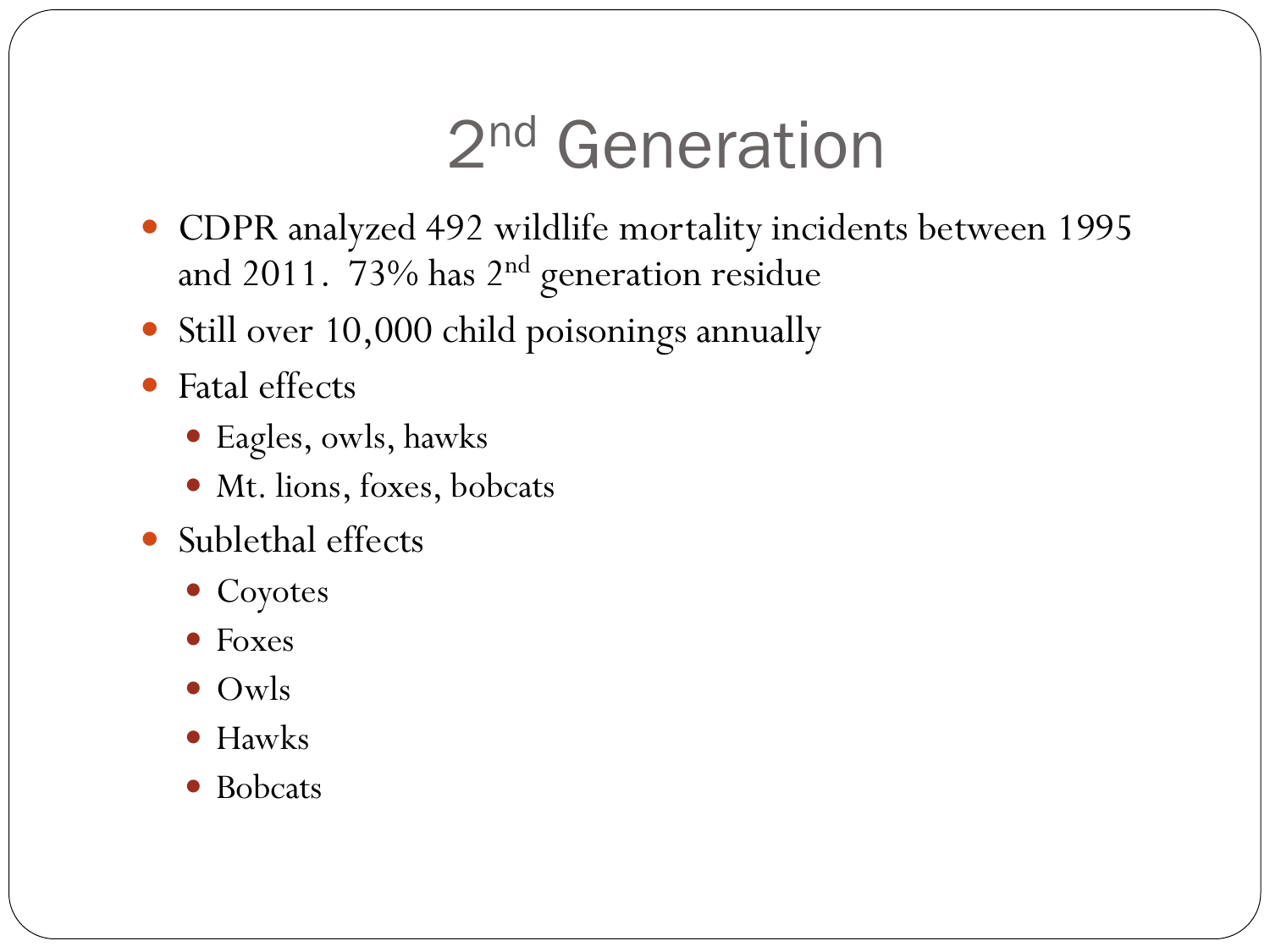# Fipronil

# • Tick borne diseases

- Lyme
- Rocky Mountain Spotted Fever
- Colorado Tick Fever
- Tick-borne Relapsing Fever

**• TCS Tick Control System**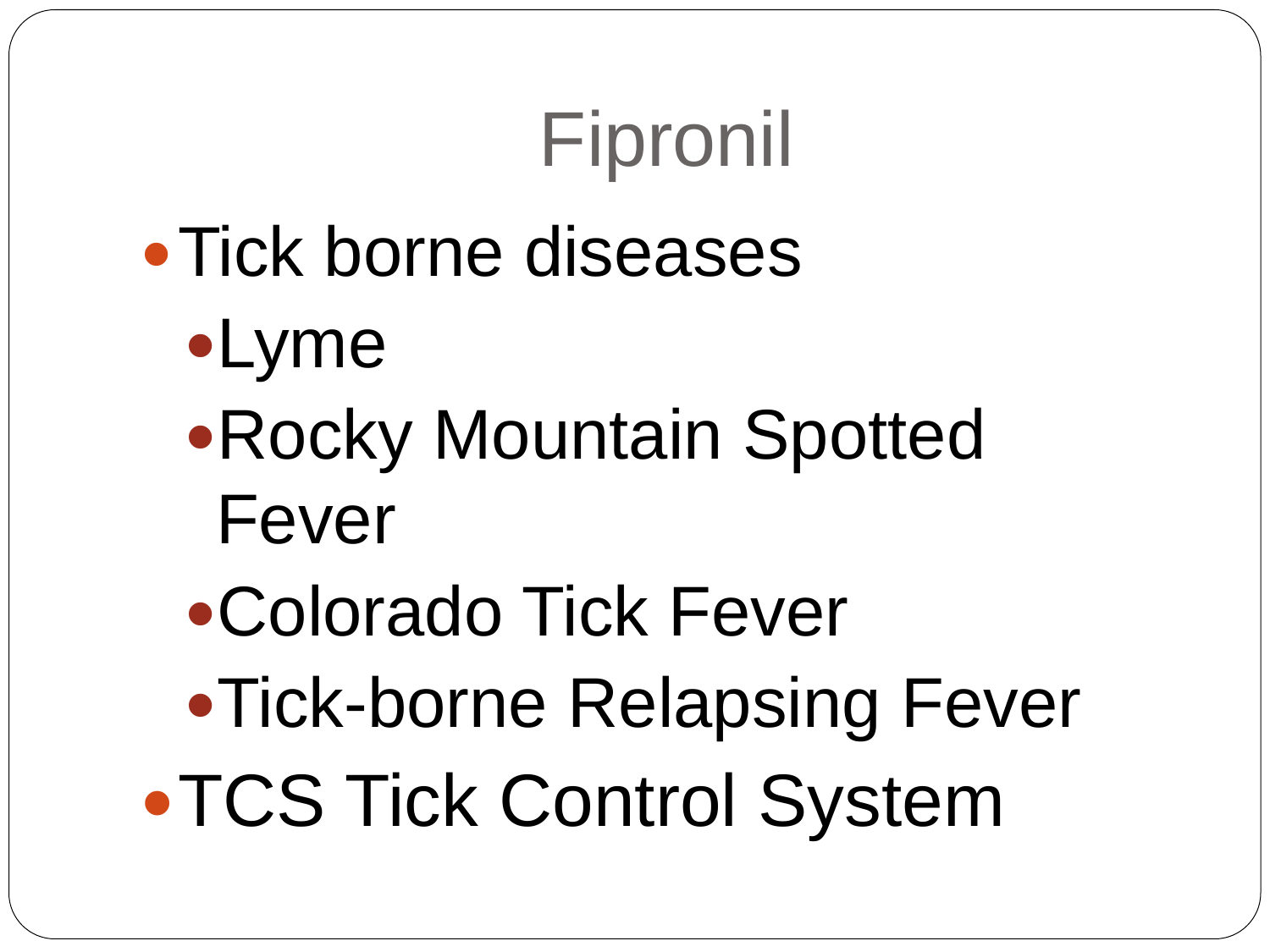## **Fumigants**

#### $\bullet$  IGI Eliminator

- $\bullet$  CO<sub>2</sub>
- · Burrowing rodents
- $\bullet$  Moths
- · Beetles
- · Phosphides
	- · Curagel



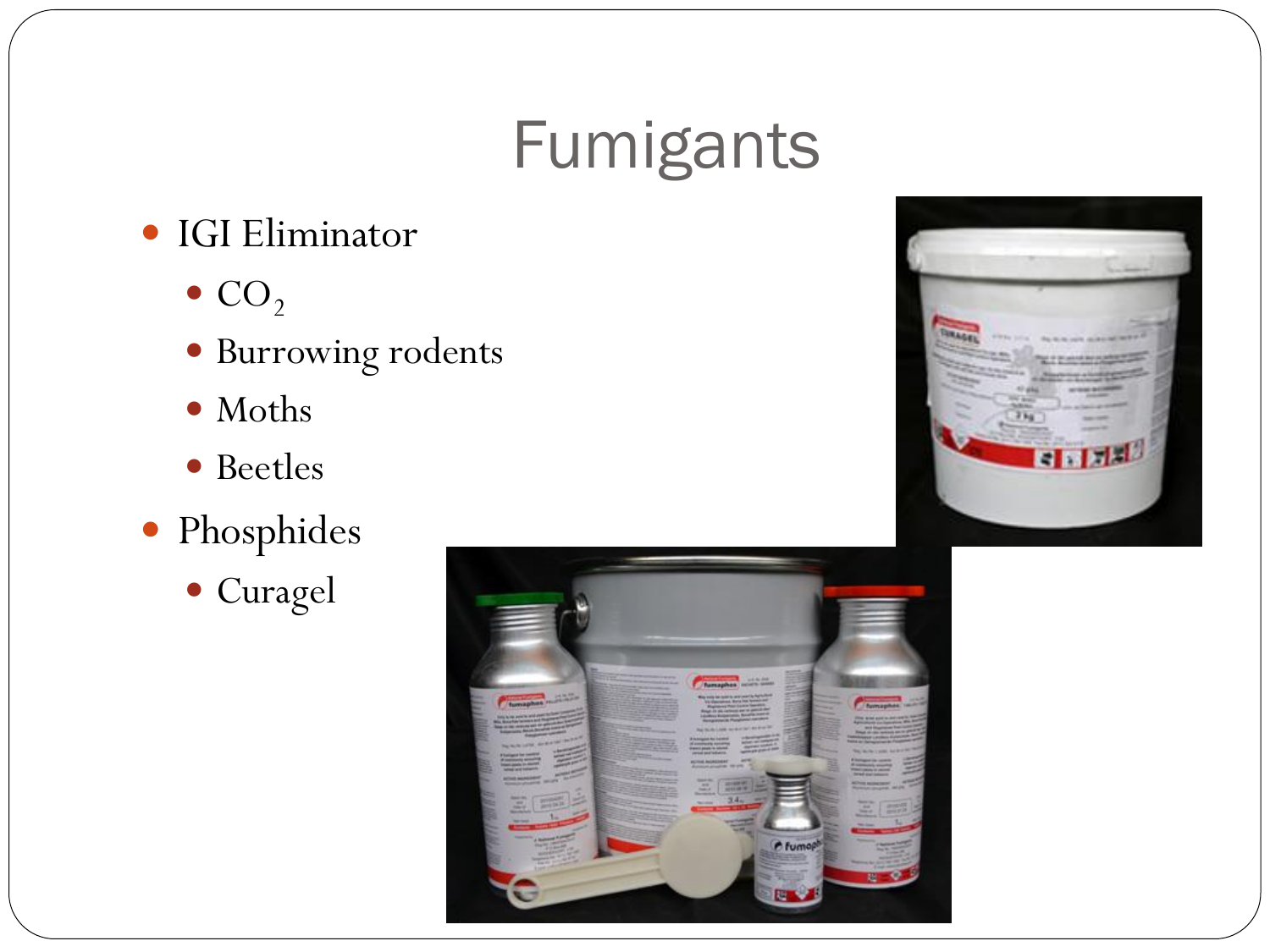# Snap traps

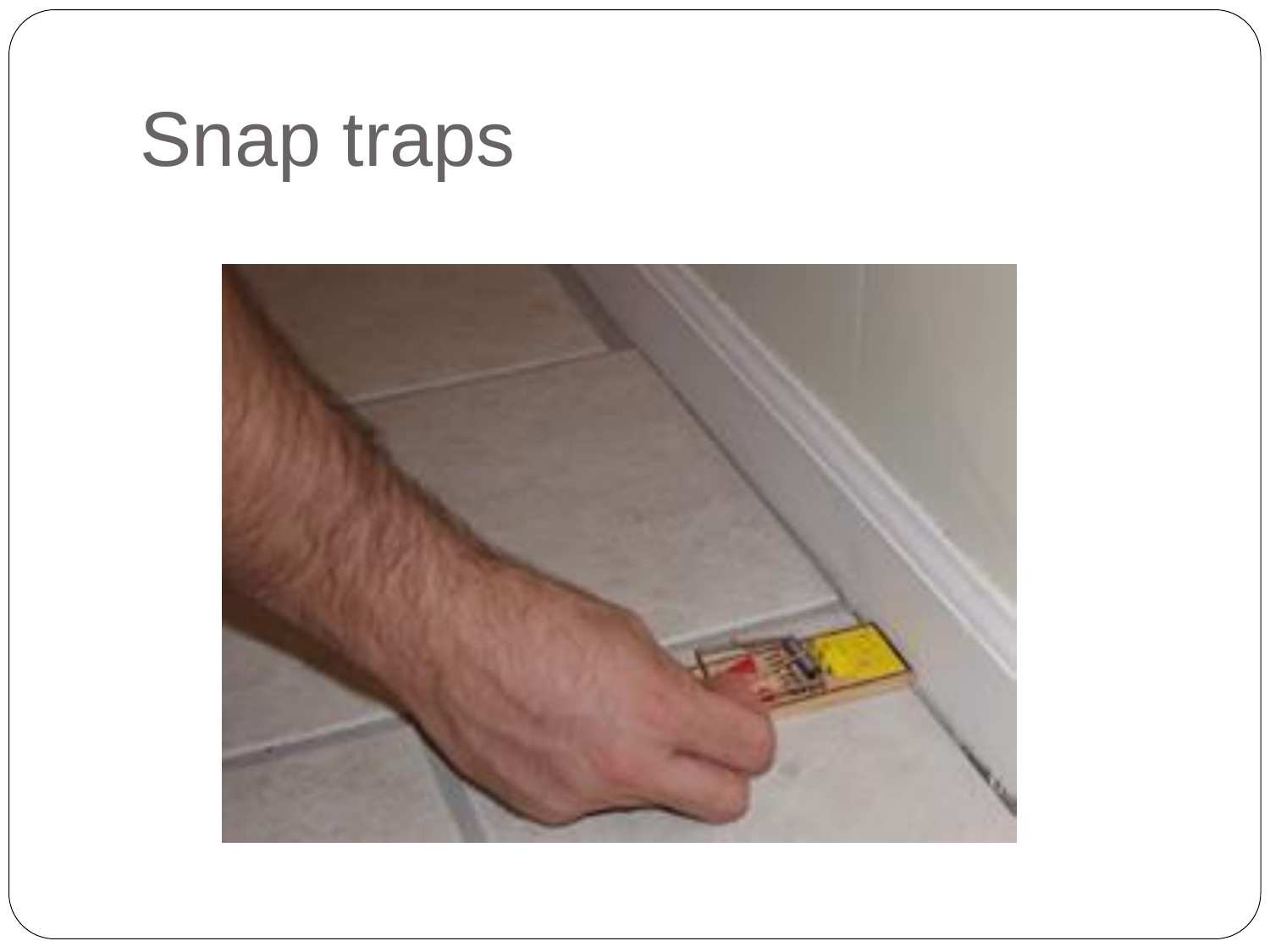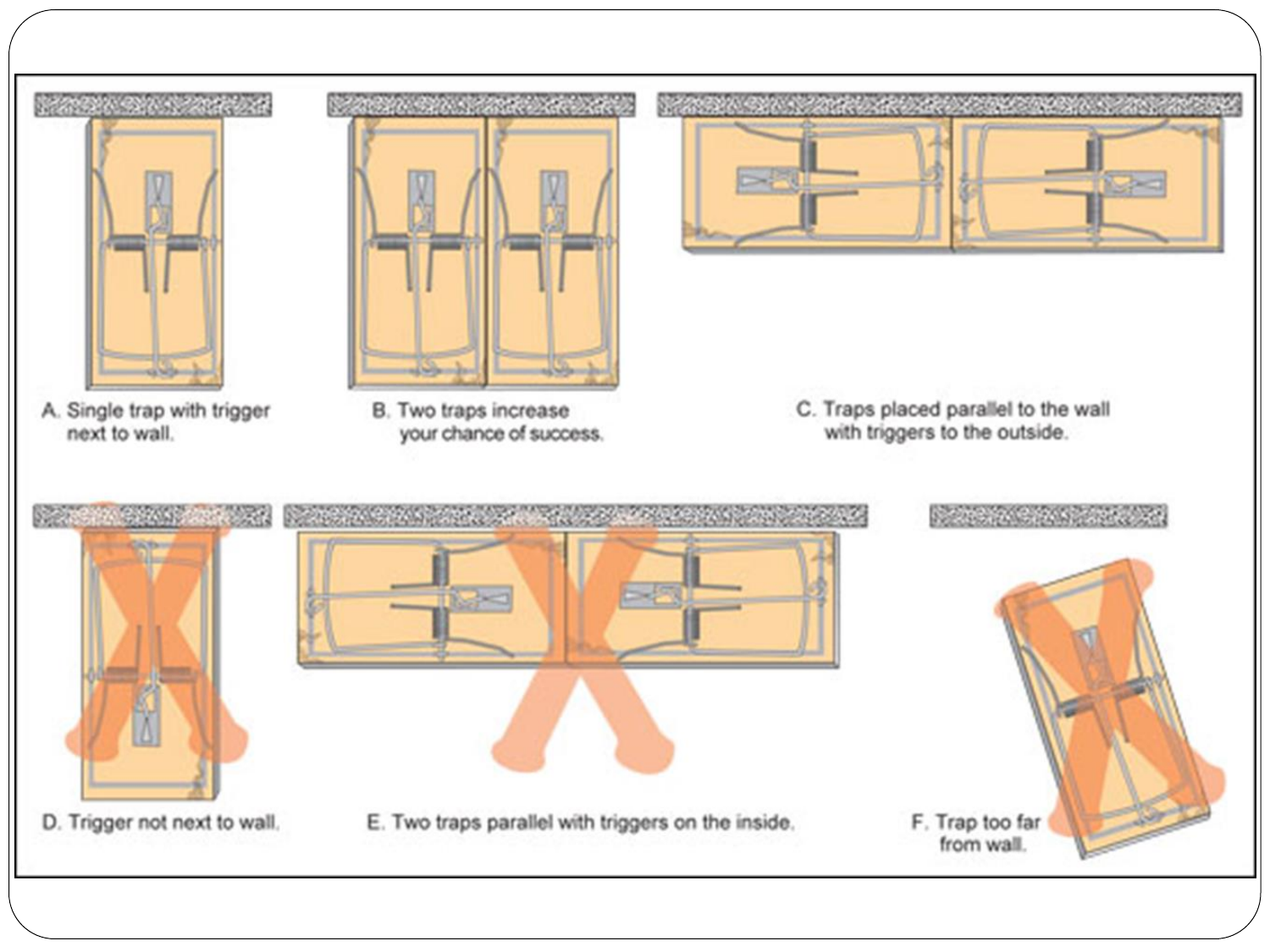# Glue Traps

- Rats
- Mice
- **Spiders**
- Cats
- **•Snakes**
- **Bugs**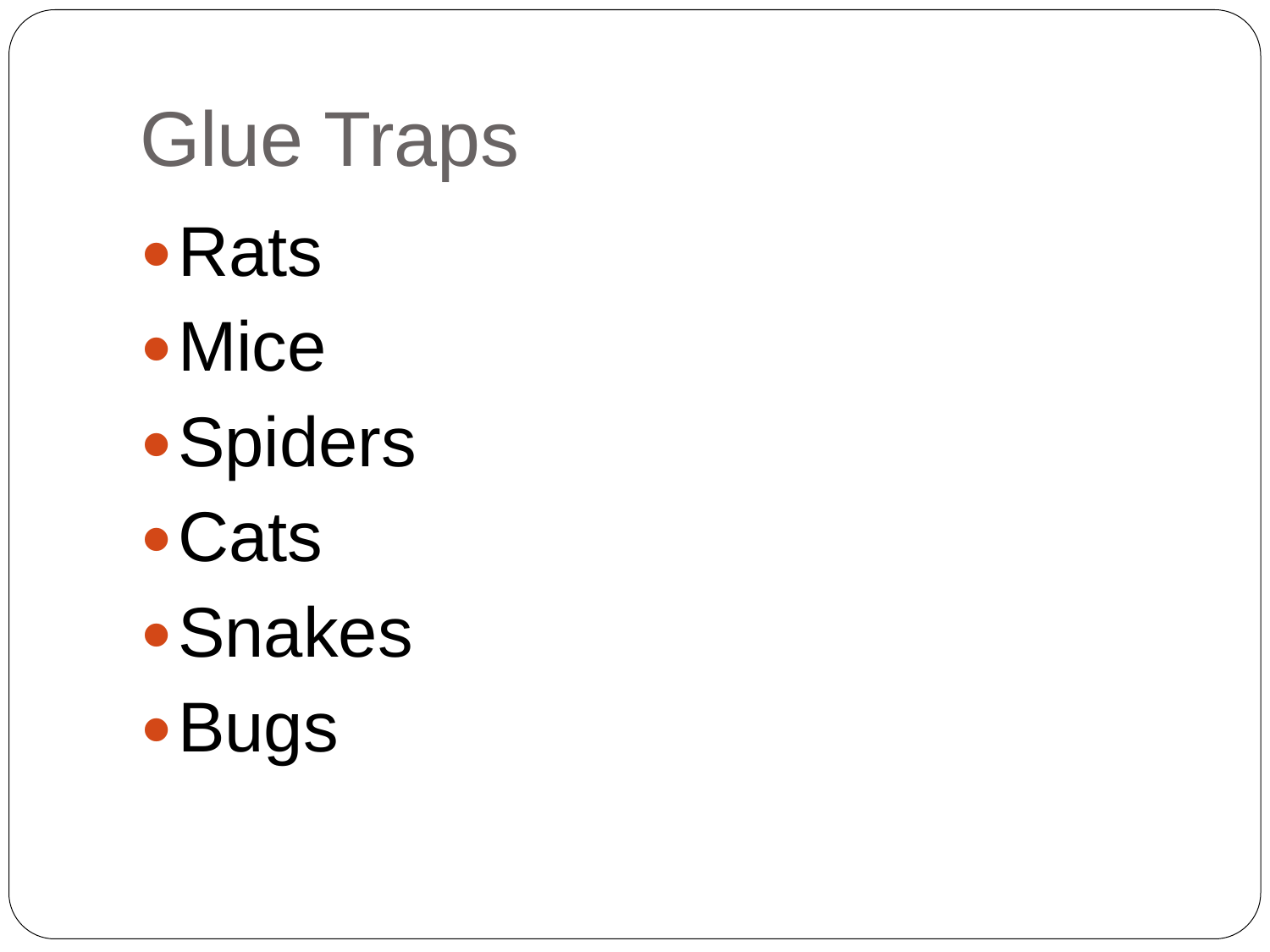## Electrocution devices

- Raticator formerly Ratzapper
	- Raticator Max with IR
- Victor

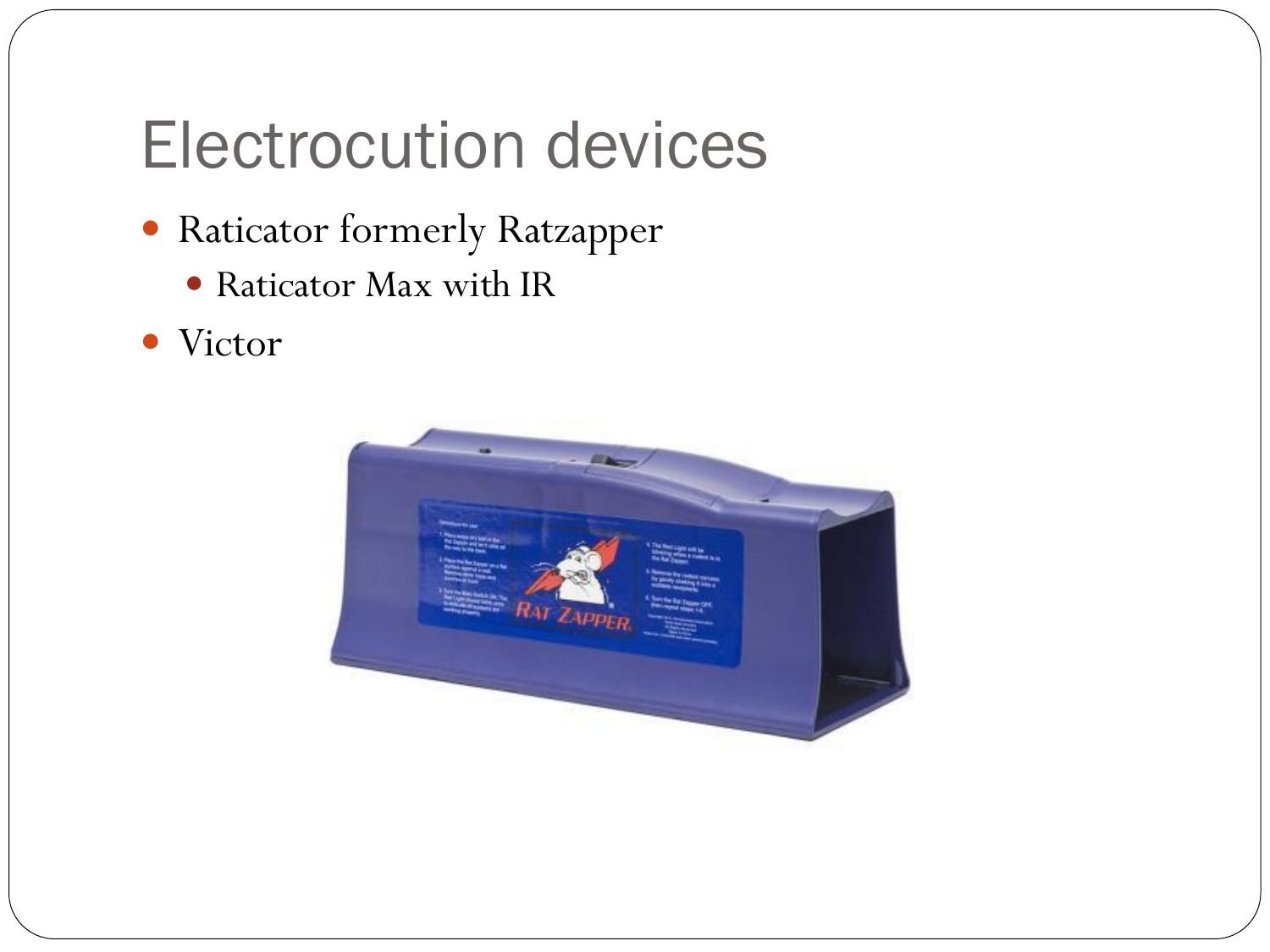## Barn Owl

- Barn Owl Box
- Hungry Owl Project

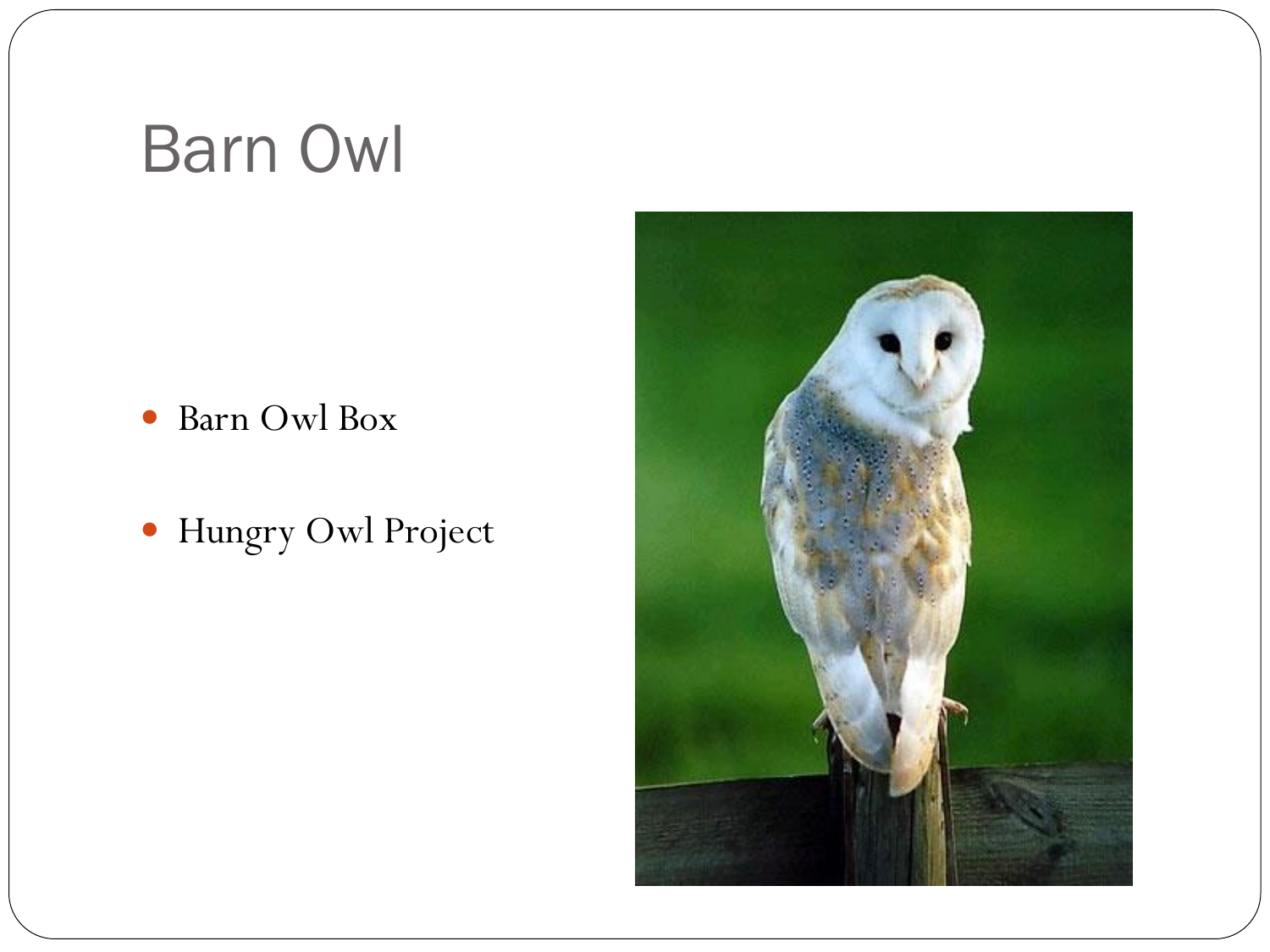## Repellants

- Capsaicin
- Predator Urine
- Essential Oils